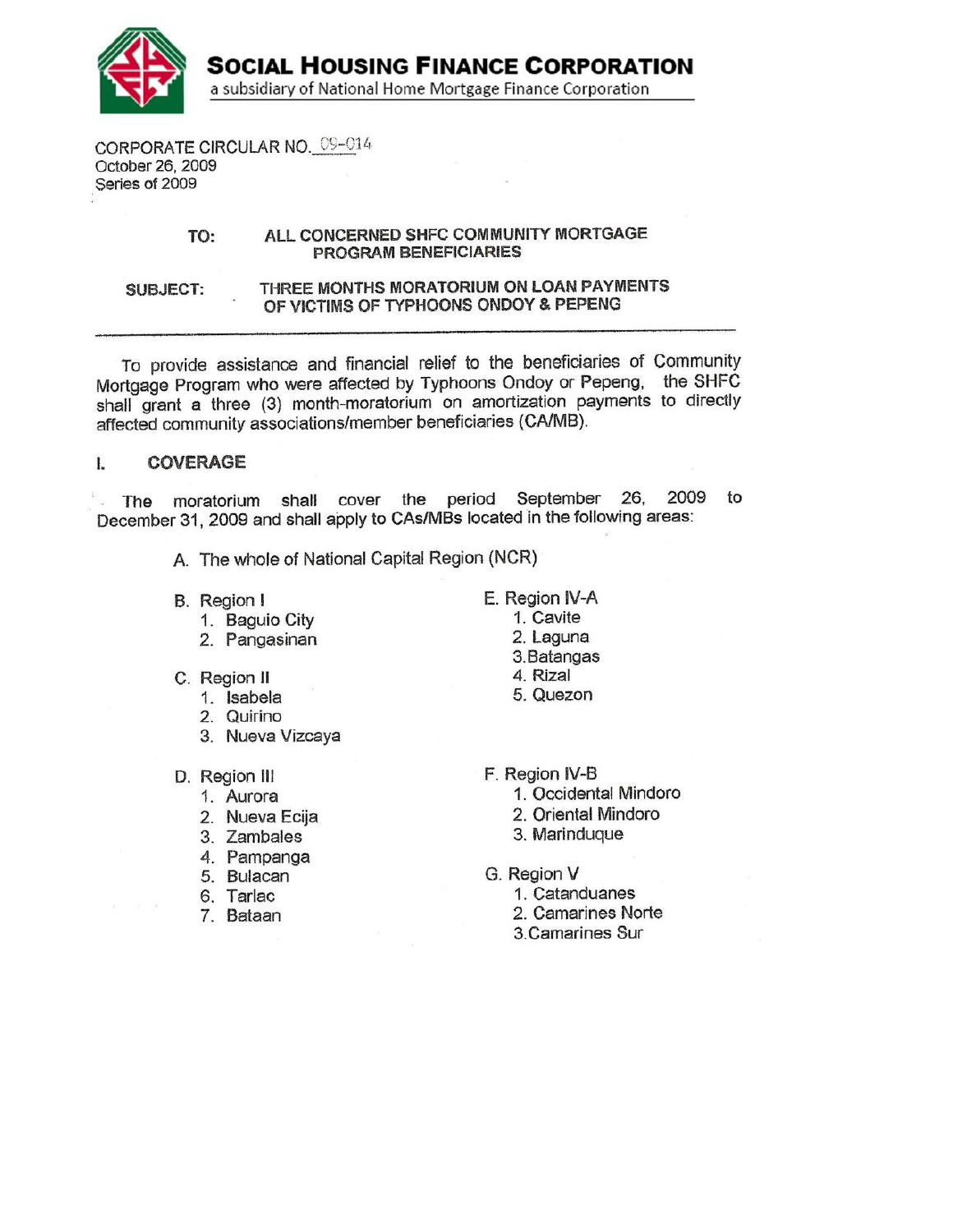/p2...moratorium

#### **APPLICATION FOR RELIEF**  $II.$

The grant of the moratorium is not automatic. The affected CA/MB's of CMP of SHFC shall formally file their application for said moratorium and the application should be substantiated by the following:

- a) Certification that the beneficiary incurred actual losses/damages to his property and/or that death, accidents or injury directly resulting from the typhoons befell the immediate family members of his/her family. This certification, duly notarized, shall be issued by either the Barangay Chairman or City/Municipal Mayor.
- b) Affidavit from the beneficiary or his employer or Barangay Chairman attesting that his sources of income or employment have been lost or impaired as a result of typhoon Ondoy or Pepena.

Application for the moratorium may be filed either at the SHFC Regional Offices, or at the SHFC Head Office. Application should be filed not later than 30 days from the issuance of this circular. Application through mail shall also be accepted.

#### Ш. **MECHANICS**

Loan amortization payments from September 26. 2009 to December 31, 2009 will be deferred. If the loan is in default, settlement of the outstanding balance and imposition of penalties will also be deferred.

### IV. EFFECTS ON LOAN TERM

As a result of the grant of moratorium and/or deferment of payments and imposition of penalties, the loan term shall correspondingly extend by three (3) months or the length of time necessary to settle the defaulted payments.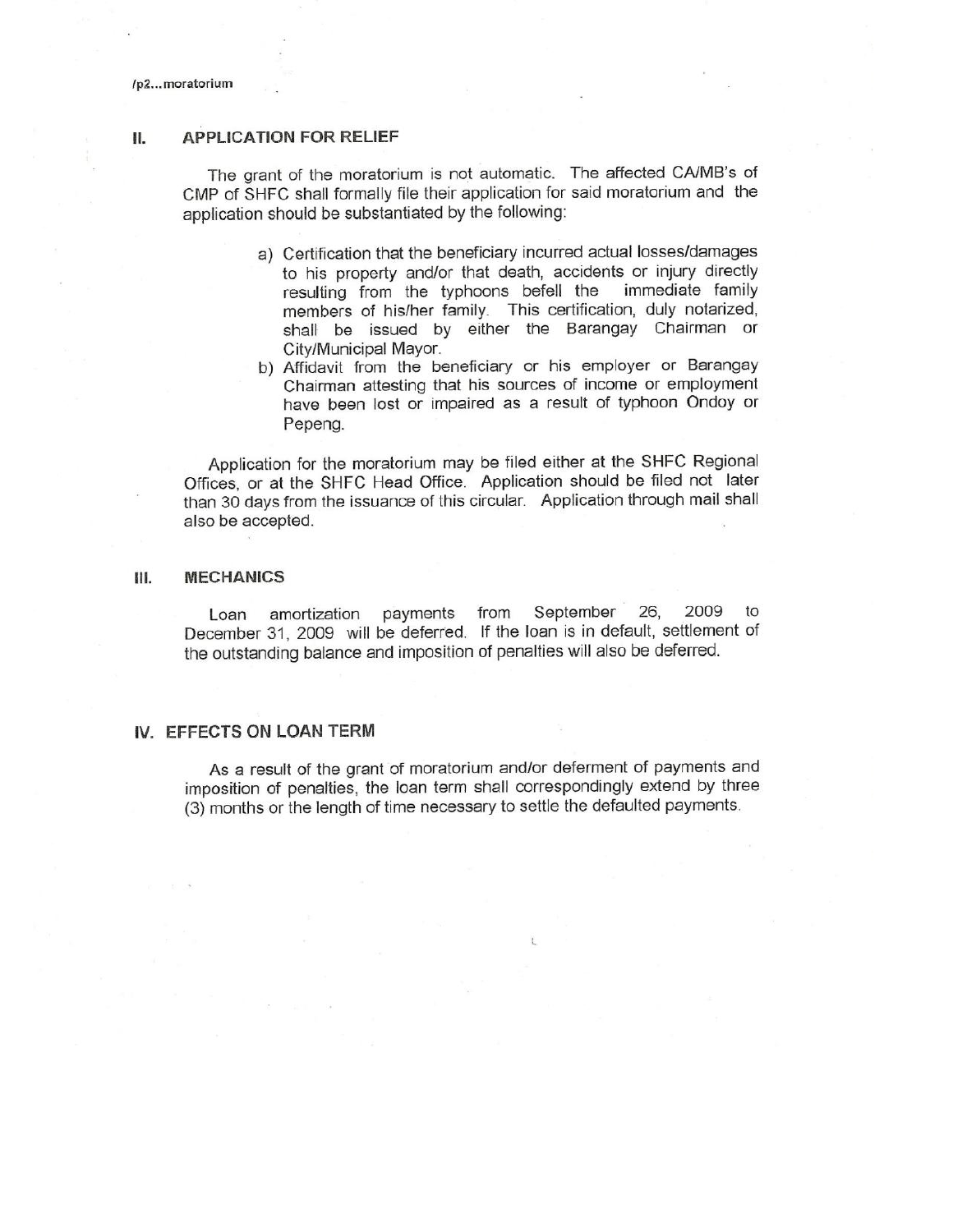# V. RESUMPTION OF LOAN PAYMENTS

Loan amortization payments will resume on January 1, 2010. The three (3) months of deferred payments covered by the moratorium shall be paid within three months from the expiration of the loan term or immediately upon pre-termination or pre-payment of the account without imposing any additional interest or penalty charges.

For information and guidance.

ATTY FERMIN T ARZAGA President